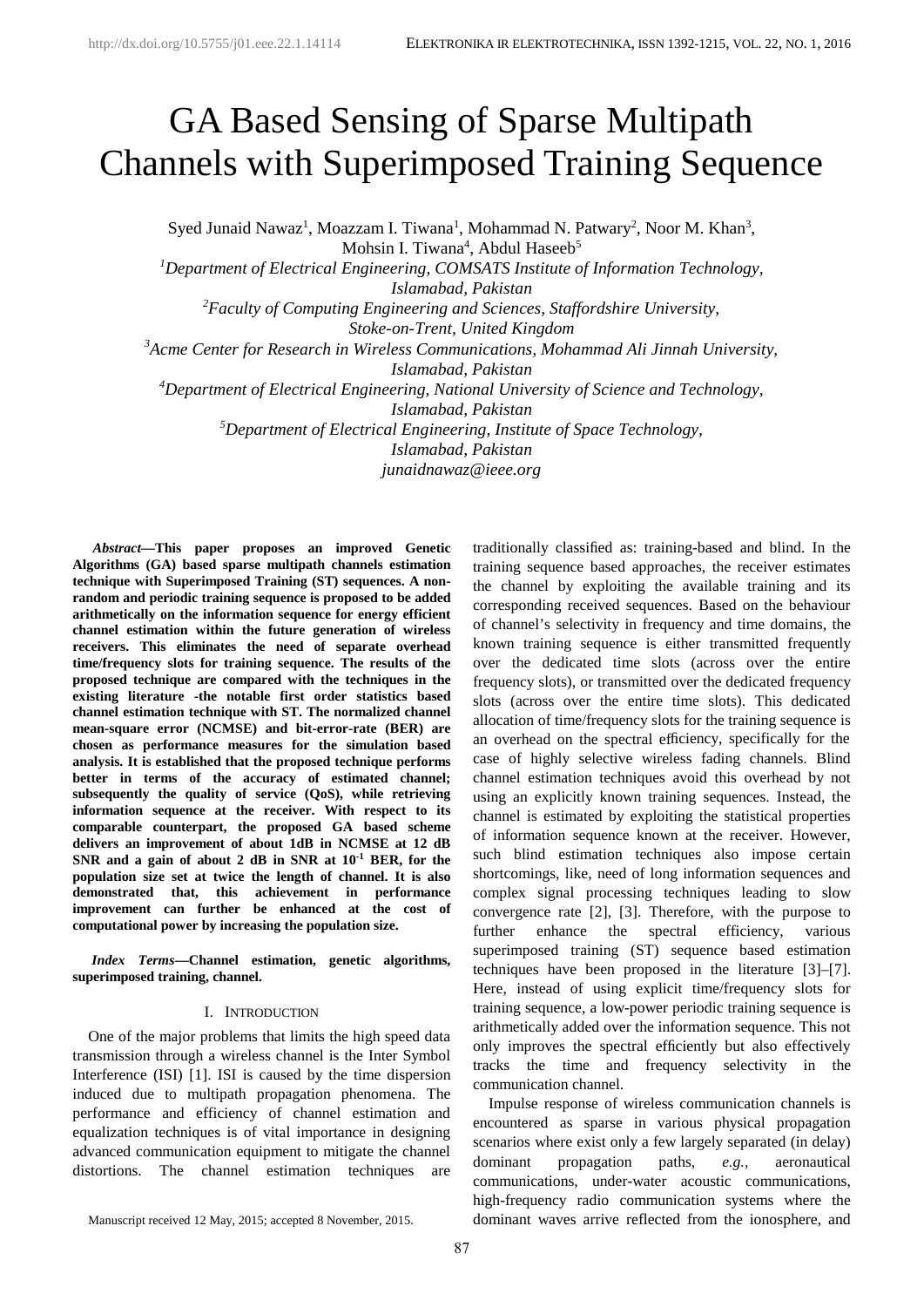terrestrial high-definition television broadcasting systems, sequence is defined as  $\mathbf{c} = [s \cdot c(0) s c(1) \dots s c(N-1)]^T$ , *etc*. A ST sequence based technique by Jitendra *et al.* [3] utilizes the first-order statistics of training and information sequences to estimate the channel. The proposed work aims at enhancing the performance of the channel estimation scheme presented in [3] by using Genetic Algorithms (GAs), specifically for the case of sparse multipath channels. GAs are evolutionary computing techniques that have been used in various different fields to solve the complex optimization  $x = s + c = [x(0)x(1)...x(N-1)]^T$ . This superimposed problems [8]. GAs are efficient stochastic search based techniques that very efficiently and quickly attain near<br>optimal solution in large solution spaces. GAs model the frequency-selective channel,  $h = [h(0)h(1)...h(L-1)]^T$ . optimal solution in large solution spaces. GAs model the biological processes of evolution, crossover, and mutation repeatedly in order to optimize a highly complex cost function [8]. The gradient free nature of GA (with sufficient chromosomes) make them very robust against getting stuck in the local optimum solutions. GAs have also been employed, for solving the channel estimation problem, in the literature [8]–[13]. However, no GA based channel estimation technique with ST sequence exist in the literature  $\frac{\text{path}}{\text{path}}$ . Path delay is taken as integer multiple of a symbol which also exploits the available prior knowledge of duration.  $\mathfrak{u}(\cdot)$  is the Kronecke which also exploits the available prior knowledge of channel's sparsity for accurate estimation of channel.



Fig. 1. System model with proposed GA based channel estimator and  $v = [v(0)v(1)...v(N-1)]^T$ equalizer for frequency-selective sparse multipath channels.

This paper proposes a GA based channel estimation technique for time-invariant sparse multipath channels with ST sequence. Sec. II presents the considered system model and proposed GA based estimation and equalization technique. The obtained simulation results are presented in Sec. III, along with a comprehensive performance analysis. Finally, the proposed work is concluded in Sec. IV.

### II. CONSIDERED SYSTEM MODEL

The system model of considered communication system with GA based channel estimator is illustrated in Fig. 1. The information and training sequences are shown by *b* and *c*, respectively. The information sequence is taken as zero mean BPSK modulated information sequence defined as, **s**<br> **o**<br> **Equilibrically**<br> **Equidibrius**<br> **Fig.1. System model with proposed GA based channel estimator and<br>
<b>Receiver**<br> **Fig.1. System model with proposed GA based channel estimator and<br>
<b>Fig.1. System controlling seque** represents transpose of the vector. A known periodic training

IKA IR ELEKTROTECHNIKA, ISSN 1392-1215, VOL. 22, NO. 1, 2016<br>sequence is defined as  $\mathbf{c} = [S\,c(0)S\,c(1)...S\,c(N-1)]^T$ ,<br>where scales the training sequence to maintain a certain<br>power ratio between training and information *c* =  $[sc(0)sc(1)...sc(N-1)]^T$ ,<br> *c* =  $[sc(0)sc(1)...sc(N-1)]^T$ ,<br> *g* sequence to maintain a certain<br>
ing and information sequences.<br>
tion and training sequence is<br>
spectively. The training sequence<br>
cally added) over the informati scales the training sequence to maintain a certain power ratio between training and information sequences. The variance of information and training sequence is denoted by  $\tau_s^2$  and  $\tau_c^2$ , respectively. The training sequence is superimposed (arithmetically added) over the information sequence; the transmitted sequence is thus defined as KA IR ELEKTROTECHNIKA, ISSN 1392-1215, VOL. 22, NO. 1, 2016<br>
equence is defined as  $c = [Sc(0)Sc(1)...Sc(N-1)]^T$ ,<br>
where scales the training sequence to maintain a certain<br>
nower ratio between training and information sequences sequence is transmitted over a time-invariant and multipath IKA IR ELEKTROTECHNIKA, ISSN 1392-1215, VOL. 22, NO. 1, 2016<br>sequence is defined as  $c = [Sc(0)Sc(1)...Sc(N-1)]^T$ ,<br>where scales the training sequence to maintain a certain<br>power ratio between training and information sequences. The multipath propagation channel is defined as 1392-1215, VOL. 22, NO. 1, 2016<br>
[Sc(0)Sc(1)...Sc( $N-1$ )]<sup>T</sup>,<br>
quence to maintain a certain<br>
and information sequences.<br>
and training sequence is<br>
tively. The training sequence<br>
added) over the information<br>
quence is thus *x*, *LSSN* 1392-1215, VOL. 22, NO. 1, 2016<br> *c* = [Sc(0)Sc(1)...Sc(N-1)]<sup>T</sup>,<br>
ing sequence to maintain a certair<br>
aining and information sequences<br>
mation and training sequence is<br>
respectively. The training sequence<br>
et = [Sc(0)Sc(1)...Sc(N -<br>sequence to maintain a c<br>ag and information seque<br>on and training sequer<br>pectively. The training sequence<br>pectively. The training sequence is thus defin<br> $(-1)$ ]<sup>T</sup>. This superim<br> $\cdot$  a time-invariant ISSN 1392-1215, VOL. 22, NO. 1, 2016<br>  $\boldsymbol{c} = [s \, c(0) s c(1) \dots s c(N-1)]^T$ ,<br> *ng* sequence to maintain a certain<br>
ining and information sequences.<br>
aation and training sequence is<br>
respectively. The training sequence<br>
ically NIKA, ISSN 1392-1215, VOL. 22, NO. 1, 2016<br> **d** as  $c = [Sc(0)Sc(1)...Sc(N-1)]^T$ ,<br>
raining sequence to maintain a certain<br>
in training and information sequences.<br>  $\tau_c^2$ , respectively. The training sequence is<br>
the the informati IKA IR ELEKTROTECHNIKA, ISSN 1392-1215, VOL. 22, NO. 1, 2016<br>
sequence is defined as  $c = [Sc(0)Sc(1)...Sc(N-1)]^T$ ,<br>
where scales the training sequence to maintain a certain<br>
power ratio between training and information sequenc power ratio between training and information sequences.<br>
The variance of information and training sequence is<br>
denoted by  $\uparrow_s^2$  and  $\uparrow_c^2$ , respectively. The training sequence<br>
is superimposed (arithmetically added) , respectively. The training sequence<br>netically added) over the information<br>itted sequence is thus defined as<br> $x(N-1)$ <sup>T</sup>. This superimposed<br>over a time-invariant and multipath<br>nannel,  $h = [h(0)h(1)...h(L-1)]^T$ .<br>ion channel is **Example 1**  $\int_{\tau}^{2} f(x) \exp(-t) \, dx$  is apprimposed (arithmetically aded) over the information sequence; the transmitted sequence is thus defined as  $x = s + c = [x(0), (1), \dots, (N-1)]^T$ . This superimposed sequence is transmitted over

$$
\mathbf{h} = \sum_{l=0}^{L-1} h_l \mathbf{u} (1 - \mathbf{t}_l), \tag{1}
$$

where  $h_l$  and  $\ddagger_l$  is the gain and delay of  $l^{th}$  propagation path. Path delay is taken as integer multiple of a symbol channel's impulse response is modelled as sparse with only d sequence is thus defined as<br>  $[N-1]$ <sup>T</sup>. This superimposed<br>
ver a time-invariant and multipath<br>
nel,  $h = [h(0)h(1)...h(L-1)]$ <sup>T</sup>.<br>
channel is defined as<br>  $\begin{bmatrix} 1 \\ -h \end{bmatrix}$  (1)<br>
(1)<br>
(1)<br>
(ain and delay of  $l^{th}$  propagation<br> is the gain and delay of  $l^{th}$  propagation<br> *y* staken as integer multiple of a symbol<br> *y* the Kronecker delta function. The<br>
response is modelled as sparse with only<br>
taps (such that  $K \ll L$ ) at the positions,<br>  $l_1 l^T$ The multiplain propagation channel is defined as<br>  $\mathbf{h} = \sum_{l=0}^{L-1} h_l u(l + t_l)$ , (1)<br>
where  $h_l$  and  $t_l$  is the gain and delay of  $l^{th}$  propagation<br>
path. Path delay is taken as integer multiple of a symbol<br>
duration.

$$
h_l = \begin{cases} \neq 0, & l \in P_{\text{NZ}}, \\ = 0, & \text{otherwise.} \end{cases}
$$
 (2)

The energy of channel impulse response vector is modelled normalized as  $||h_{\ell 2}|| = 1$  (where  $||.||_{\ell 2}$  denotes  $\ell_2$  – *norm*). The sequence received at received is denoted

$$
y = Xh + n = Sh + Ch + v, \tag{3}
$$

where *X*, *S* and *C* are  $[N \times L]$  convolutional Toeplitz matrices obtained from transmitted sequence  $x$ , information sequence *s*, and known training sequence *c*, respectively. modelled as white and zero mean Gaussian distributed with variance  $\uparrow_{\nu}^2$ .

# *A. First Order Statistics Based Channel Estimators*

In this section, the derivation of first order statistics based channel estimators with superimposed pilot sequence proposed in [3], [14], and **Error! Reference source not found.** are presented. The information and noise sequences are assumed zero mean, therefore, after taking expectation  $P_{\text{XZ}} = [p_0 \ p_1 \dots p_{K-1}]^T$ <br>  $h_I = \begin{cases} \neq 0, & I \in P_{\text{NZ}}, \\ = 0, & \text{otherwise.} \end{cases}$  (2)<br>
The energy of channel impulse response vector is<br>
modelled normalized as  $||h_{I2}|| = 1$  (where  $||h_{I2}||$  denotes<br>  $\ell_2$ -*norm*). The sequenc of non-random periodic training sequence with period *P*, we get  $h_l =\begin{cases} \neq 0, & l \in P_{NZ}, \\ \n= 0, & \text{otherwise.} \n\end{cases}$  (2)<br>
channel impulse response vector is<br>
cd as  $\begin{bmatrix} h_{l2} \end{bmatrix} = 1$  (where  $\begin{bmatrix} 1, & l_{l2} \end{bmatrix}$  denotes<br>
equence received at received is denoted<br>  $\cdots y(N-1)J^T$  which is convolutional Toeplitz matrices<br>quence  $x$ , information sequence<br>sequence  $c$ , respectively.<br>is the measurement noise<br>mean Gaussian distributed with<br>ed Channel Estimators<br>on of first order statistics based<br>superimposed pi are  $[N \times L]$  convolutional Toeplitz matrices<br>nsmitted sequence **x**, information sequence<br>training sequence **c**, respectively.<br> $(N-1)$ <sup>T</sup> is the measurement noise<br>e and zero mean Gaussian distributed with<br>tatistics *Based Ch*  $n = Sh + Ch + v$ , (3)<br>
1] convolutional Toeplitz matrices<br>
sequence  $x$ , information sequence<br>
g sequence  $c$ , respectively.<br>
is the measurement noise<br>
b mean Gaussian distributed with<br>
ased Channel Estimators<br>
ased Channel Esti

$$
E\{y(n)\} = \sum_{l=0}^{L-1} h_l c(n-l).
$$
 (4)

By substituting the known periodic pilot sequence,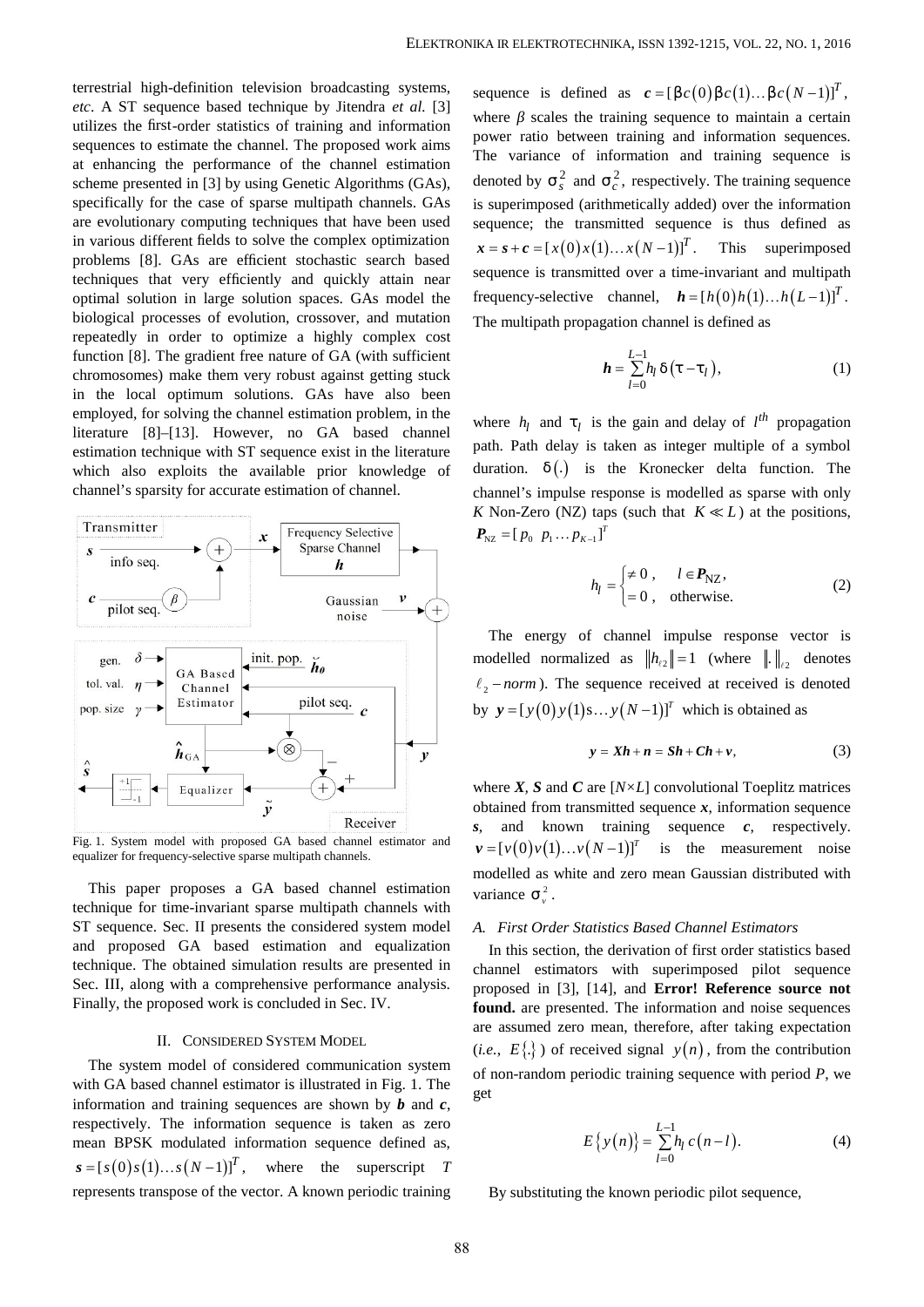$$
c(n-l) = \sum_{m=0}^{P-1} c_m e^{+j\Gamma_m(n-l)}, \text{ in (4) we get}
$$
  
\n
$$
E\{y(n)\} = \sum_{m=0}^{P-1} d_m e^{j\Gamma_m n},
$$
  
\n
$$
E\{y(n)\} = \sum_{m=0}^{P-1} d_m e^{j\Gamma_m n},
$$
  
\n
$$
E\{y(n)\} = \sum_{m=0}^{P-1} d_m e^{j\Gamma_m n},
$$
  
\n
$$
E\{y(n)\} = \sum_{m=0}^{P-1} d_m e^{j\Gamma_m n},
$$
  
\n
$$
E\{y(n)\} = \sum_{m=0}^{P-1} d_m e^{j\Gamma_m n},
$$
  
\n
$$
E\{y(n)\} = \sum_{m=0}^{P-1} d_m e^{j\Gamma_m n},
$$
  
\n
$$
E\{y(n)\} = \sum_{m=0}^{P-1} d_m e^{j\Gamma_m n},
$$
  
\n
$$
E\{y(n)\} = \sum_{m=0}^{P-1} d_m e^{j\Gamma_m n},
$$
  
\n
$$
E\{y(n)\} = \sum_{m=0}^{P-1} d_m e^{j\Gamma_m n},
$$
  
\n
$$
E\{y(n)\} = \sum_{m=0}^{P-1} d_m e^{j\Gamma_m n},
$$
  
\n
$$
E\{y(n)\} = \sum_{m=0}^{P-1} d_m e^{j\Gamma_m n},
$$
  
\n
$$
E\{y(n)\} = \sum_{m=0}^{P-1} d_m e^{j\Gamma_m n},
$$
  
\n
$$
E\{y(n)\} = \sum_{m=0}^{P-1} d_m e^{j\Gamma_m n},
$$
  
\n
$$
E\{y(n)\} = \sum_{m=0}^{P-1} d_m e^{j\Gamma_m n},
$$
  
\n
$$
E\{y(n)\} = \sum_{m=0}^{P-1} d_m e^{j\Gamma_m n},
$$
  
\n
$$
E\{y(n)\} = \sum_{m=0}^{P-1} d_m e^{j\Gamma_m n},
$$
  
\n
$$
E\{y(n)\} = \sum_{m=0}^{P-1} d_m e^{j\Gamma_m n},
$$
  
\n<

$$
ELEKTRONIKA \text{ IR ELEKTROTECHNIK}
$$

$$
-l = \sum_{m=0}^{P-1} c_m e^{+j\Gamma_m(n-l)}, \text{ in (4) we get}
$$

$$
\epsilon_m = \frac{1}{N} \sum_{n=0}^{N-1} \sum_{l=0}^{L-1} h_l
$$

$$
E\{y(n)\} = \sum_{m=0}^{P-1} d_m e^{j\Gamma_m n},
$$
(5) This inherent estimate of the channel  
multipath channels, this

where  $d_m$  can be obtained as given below

$$
j\Gamma_m(n-l)
$$
, in (4) we get  
\n
$$
f(y(n)) = \sum_{m=0}^{P-1} d_m e^{j\Gamma_m n},
$$
\n(5)  
\n
$$
d_m = \sum_{l=0}^{L-1} h_l c_m e^{-j\Gamma_m l},
$$
\n(6)  
\n
$$
P \text{ and } c_m = 1/P \sum_{m=0}^{P-1} c(n) e^{-j\Gamma_m n}. \text{ A}
$$

0 *m*

mean-square consistent estimate of *d<sup>m</sup>* can be found as

$$
\hat{d}_m = \frac{1}{N} \sum_{n=0}^{N-1} y(n) e^{-j\Gamma_m n}.
$$
 (7)

*n*  $e^{+j\Gamma_m(n-l)}$ , in (4) we get<br>  $e^{+j\Gamma_m(n-l)}$ , in (4) we get<br>  $\langle m \rangle = \sum_{m=0}^{P-1} d_m e^{j\Gamma_m n}$ ,<br>  $E\{y(n)\} = \sum_{m=0}^{P-1} d_m e^{j\Gamma_m n}$ ,<br>  $y(n) = \sum_{l=0}^{P-1} h_l c_m e^{-j\Gamma_m l}$ ,<br>  $d_m = \sum_{l=0}^{P-1} h_l c_m e^{-j\Gamma_m l}$ ,<br>  $f(n) = \sum_{m=0}^{P-1} f_m c_m e^{-j\Gamma$ The estimate  $\hat{d}_m$  approaches to  $d_m$  as N approaches to where  $d_m$  can be obtained as given below<br>  $d_m = \sum_{l=0}^{L-1} h_l c_m e^{-j\tau_m l}$ , (6) of sparse is an extension<br>
where  $\Gamma_m = 2f m/P$  and  $c_m = 1/P \sum_{m=0}^{P-1} c(n) e^{-j\tau_m n}$ . A<br>
mean-square consistent estimate of  $d_m$  can be found as<br>

$$
\hat{\boldsymbol{d}} = \boldsymbol{C}_m \; \boldsymbol{h},\tag{8}
$$

where  $C_m$  is a  $[P \times L_u]$  matrix obtained as:

$$
N_{n=0}
$$
 the cases of spars  
\nThe estimate  $\hat{d}_m$  approaches to  $d_m$  as  $N$  approaches to **Reference not in** the cases of spars  
\nextension of the m  
\nalgorithm to **en in in in in in in in in in in in in in in in in in in in in in in in in in in in in in in in in in in in in in in in in in in in in in in in in in in in in in in in in in in in in in in in in in in in in in in in in in in in in in in in in in in in in in in in in in in in in in in in** 

where  $L_u$  is the upper bound on channel length, such that in [3] can thus be obtained from the model in (8) as

$$
\hat{\boldsymbol{h}}_{\text{SI}-\text{J}} = \arg\min_{\tilde{\boldsymbol{h}}} \left\| \hat{\boldsymbol{d}} - \boldsymbol{C}_{\boldsymbol{m}} \tilde{\boldsymbol{h}} \right\|_{\ell^2}^2. \tag{10} \text{ where the}
$$

This estimate can also be obtained as

$$
\hat{h}_{\text{SI}-\text{J}} = C_m^{\dagger} d_m , \qquad (11)
$$

where the superscript † represents Moore-Penrose pseudoinverse. The contribution of superimposed information sequence and additive measurement noise leads to an error  $\epsilon_m$  in the estimate  $\hat{d}_m$  of  $d_m$ , *i.e.*, *i* in the objective form and the phenomenon of the channel length, such that  $I_u \ge L$ . The least-squares estimate of the channel proposed  $\hat{h}_{\text{SI}-\text{J}} = \arg \min_{\hat{h}} \left\| \hat{d} - C_m \hat{h} \right\|_{\ell,2}^2$ .<br>  $\hat{h}_{\text{SI}-\text{J}} = \arg \min_{\$ 

ELEKTROTECHNIKA, ISSN 1392-1215, VOL. 22, NO. 1, 2016  
\n
$$
\langle m = \frac{1}{N} \sum_{n=0}^{N-1} \sum_{l=0}^{L-1} h_l s(n-l) + \frac{1}{N} \sum_{n=0}^{N-1} z(n) e^{-j\Gamma_m n}.
$$
 (12)  
\n
$$
i \text{ inherent estimation error leads to an imprecise}
$$
\n
$$
e^{j\Gamma_m n} \text{ for the case of sparse}
$$

ELEKTRONIKA IR ELEKTROTECHNIKA, ISSN 1392-1215, VOL.<br>  $(n-l) = \sum_{m=0}^{P-1} c_m e^{+j\tau_m(n-l)}$ , in (4) we get<br>  $\epsilon_m = \frac{1}{N} \sum_{n=0}^{N-1} \sum_{l=0}^{L-1} h_l s(n-l) + \frac{1}{N} \sum_{n=0}^{N-1} z(n) e^{-(N-1)s}$ <br>  $E\{y(n)\} = \sum_{m=0}^{P-1} d_m e^{j\tau_m n}$ ,<br>
(5) This ELEKTRONIKA IR ELEKTRO<br>  $f^{n}(n-l)$ , in (4) we get<br>  $\langle m \rangle = \frac{1}{N} \times m = \frac{1}{N}$ <br>  $\langle y(n) \rangle = \sum_{m=0}^{P-1} d_{m} e^{j m}$ ,<br>  $\langle y(n) \rangle = \sum_{m=0}^{P-1} d_{m} e^{j m}$ ,<br>
(5) This inherer<br>
estimate of the<br>
multipath chan<br>
available prior<br>
correct ELEKTRONIKA IR ELEKTROT<br> *j* n =  $\frac{1}{N} \sum_{n=1}^{N} m^2$ ,<br> *me*<sup>*jr<sub>m</sub>n</sup>*,<br>
(5) This inheren<br>
multipath chann<br>
available prior 1<br>
correctly estima<br>
an extension of</sup> ELEKTRONIKA IR ELEKTR<br> *m* =  $\frac{1}{N}$ <br> *E*{*y(n)} =*  $\sum_{m=0}^{P-1} d_m e^{j\tau_m n}$ *,<br>
<i>m* =  $\frac{1}{N}$ <br> *E*{*y(n)} =*  $\sum_{m=0}^{P-1} d_m e^{j\tau_m n}$ *,<br>
(5) This inher<br>
estimate of the multipath cha<br>
available prior correctly estimate of*  $=\sum_{m=0} d_m e^{j\Gamma_m n}$ , (5) estimate of the channel. Moreover, for the case of sparse<br>multipath above this estimation mathed do not symbolic the  $\sigma^{-j}$ <sup>r</sup><sub>m</sub><sup>*i*</sup>, (6) of sparse multipath channels, which propose the following ELEKTRONIKA IR ELEKTR<br>  $m(n-l)$ , in (4) we get<br>  $\langle m \rangle = \sum_{m=0}^{P-1} d_m e^{j\Gamma_m n}$ ,<br>  $y(n) = \sum_{m=0}^{P-1} d_m e^{j\Gamma_m n}$ ,<br>  $\langle 5 \rangle$  Estimate of the multipath channel available prior<br>  $m = \sum_{l=0}^{L-1} h_l c_m e^{-j\Gamma_m l}$ ,<br>  $m = \sum_{m=0}^{P-1} h_l^2 c$ ELEKTRONIKA IR ELEKT<br> *d<sub>m</sub>*(*n*-*l*), in (4) we get<br>  $\langle m \rangle = \sum_{m=0}^{P-1} d_m e^{j m_m n}$ ,<br>
(5) estimate of multipath ch<br>
rained as given below<br>  $d_m = \sum_{l=0}^{L-1} h_l c_m e^{-j m_l l}$ ,<br>
(6) of sparse m<br>
solution to o<br> *P* and  $c_m = 1/P \sum_{m$  $=\sum_{l=0} h_l c_m e^{-J \Gamma_m l}$ , (6) of sparse multipath channels, which propose t solution to obtain the channel's estimate **ELEKTRONIKA IR ELEKTROTECHNIKA, ESN 1392-1215, VOL. 22, NO. 1, 2016<br>**  $c(n-l) = \sum_{m=0}^{P-1} c_m e^{-jF_m(n-l)}$ **, in (4) we get<br>**  $c_m = \frac{1}{N} \sum_{n=0}^{N} \sum_{l=0}^{L-1} h_l s(n-l) + \frac{1}{N} \sum_{n=0}^{N-1} z(n) e^{-jF_m n}$ **. (12)<br> E\{y(n)\} = \sum\_{m=0}^{P-1} d\_m e^{jF** ELEKTRONIKA IR ELEKTROTE<br> *j*, in (4) we get<br>  $s_m = \frac{1}{N} \sum_{n=1}^{N-1}$ <br>  $\sum_{m=0}^{P-1} d_m e^{j\Gamma_m n}$ ,<br>
(5) This inherent<br>
estimate of the c<br>
multipath channel<br>
given below<br>
available prior kn<br>
correctly estimate<br>
an extension ELEKTRONIKA IR ELEKTROTECHNI<br>
<sup>2</sup>, in (4) we get<br>  $\epsilon_m = \frac{1}{N} \sum_{n=0}^{N-1} \sum_{l=0}^{L-1} I_{n(l)}$ <br>  $= \sum_{m=0}^{P-1} d_m e^{j\tau_m n}$ ,<br>
(5) This inherent estimate of the channel<br>
multipath channels, this<br>
is given below a correctly est *m*  $\left(\frac{P^{-1}}{m}\right)$ , in (4) we get<br>  $\left(\frac{P^{-1}}{m}\right)$  and  $\left(\frac{P^{-1}}{m}\right)$  are  $\left(\frac{P^{-1}}{m}\right)$  are  $\left(\frac{P^{-1}}{m}\right)$  are  $\left(\frac{P^{-1}}{m}\right)$  and  $\left(\frac{P^{-1}}{m}\right)$  and  $\left(\frac{P^{-1}}{m}\right)$  are  $\left(\frac{P^{-1}}{m}\right)$  are  $\left(\frac{P^{-1}}{m}\right)$  $\int_{m}^{-m}$ , (5) This i<br>
estimate<br>
multipath<br>
w<br>
w<br>
available<br>
correctly<br>
an extens<br>
m<sup>1</sup>, (6) of sparse<br>
solution t<br>
do the particular<br>
can be found as<br>
can be found as<br>  $\int_{m}^{1}$  Dantzig<br>
Dantzig<br>  $\int_{m}^{\pi}$  (7) estima  $\sum_{m=0}^{P-1} d_m e^{j\tau_m n}$ , (5) This inheren<br>
sigiven below estimate of the<br>
multipath chann<br>
sigiven below correctly estimate of the<br>
multipath chann<br>
an axtension of<br>  $\sum_{m=0}^{P-1} h_l c_m e^{-j\tau_m l}$ , (6) of sparse multipath<br>
s ISSN 1392-1215, VOL. 22, NO. 1, 2016<br>  $(n-l) + \frac{1}{N} \sum_{n=0}^{N-1} z(n) e^{-j\tau_m n}$ . (12)<br>
on error leads to an imprecise<br>
Moreover, for the case of sparse<br>
stimation method do not exploit the<br>
of channel's sparsity, thus fails to ECHNIKA, ISSN 1392-1215, VOL. 22, NO. 1, 2016<br>  $\sum_{0}^{1} L^{-1}$ <br>  $\sum_{0}^{1} \sum_{l=0}^{n} h_l s(n-l) + \frac{1}{N} \sum_{n=0}^{N-1} z(n) e^{-j\tau_m n}$ . (12)<br>
estimation error leads to an imprecise<br>
channel. Moreover, for the case of sparse<br>
Is, this e DIECHNIKA, ISSN 1392-1215, VOL. 22, NO. 1, 2016<br>  $\sum_{n=0}^{N-1} \sum_{l=0}^{L-1} h_l s(n-l) + \frac{1}{N} \sum_{n=0}^{N-1} z(n) e^{-j\Gamma_m n}$ . (12)<br>
Int estimation error leads to an imprecise<br>
e channel. Moreover, for the case of sparse<br>
rels, this e LEKTROTECHNIKA, ISSN 1392-1215, VOL. 22, NO. 1, 2016<br>  $_m = \frac{1}{N} \sum_{n=0}^{N-1} \sum_{l=0}^{L-1} h_l s(n-l) + \frac{1}{N} \sum_{n=0}^{N-1} z(n) e^{-j\Gamma_m n}$ . (12)<br>
inherent estimation error leads to an imprecise<br>  $\therefore$  of the channel. Moreover, for th DIECHNIKA, ISSN 1392-1215, VOL. 22, NO. 1, 2016<br>  $\sum_{n=0}^{N-1} \sum_{l=0}^{L-1} h_l s(n-l) + \frac{1}{N} \sum_{n=0}^{N-1} z(n) e^{-j\Gamma_m n}$ . (12)<br>
Int estimation error leads to an imprecise<br>
e channel. Moreover, for the case of sparse<br>
rels, this e TECHNIKA, ISSN 1392-1215, VOL. 22, NO. 1, 2016<br>  $\sum_{n=0}^{N-1} \sum_{l=0}^{L-1} h_l s(n-l) + \frac{1}{N} \sum_{n=0}^{N-1} z(n) e^{-j\Gamma_m n}$ . (12)<br>
at estimation error leads to an imprecise<br>
channel. Moreover, for the case of sparse<br>
rels, this estim This inherent estimation error leads to an imprecise multipath channels, this estimation method do not exploit the available prior knowledge of channel's sparsity, thus fails to correctly estimate the zero valued channel taps. Therefore, an extension of this method is proposed in [14] for the case EXTROTECHNIKA, ISSN 1392-1215, VOL. 22, NO. 1, 2016<br>  $= \frac{1}{N} \sum_{n=0}^{N-1} \sum_{l=0}^{L-1} h_l s(n-l) + \frac{1}{N} \sum_{n=0}^{N-1} z(n) e^{-j\mathbf{r}_{m}n}$ . (12)<br>
therent estimation error leads to an imprecise<br>
of the channel. Moreover, for the ca EKTROTECHNIKA, ISSN 1392-1215, VOL. 22, NO. 1, 2016<br>  $h = \frac{1}{N} \sum_{n=0}^{N-1} \sum_{l=0}^{L-1} h_l s(n-l) + \frac{1}{N} \sum_{n=0}^{N-1} z(n) e^{-j\mathbf{r}_{m}n}$ . (12)<br>
Inherent estimation error leads to an imprecise<br>
of the channel. Moreover, for the

$$
=1/P\sum_{m=0}^{P-1}c(n)e^{-j\Gamma_m n}.\mathbf{A}\qquad\qquad\hat{\boldsymbol{h}}_{\text{SI-CCS}}=\arg\min_{\tilde{\boldsymbol{h}}} \left\|\tilde{\boldsymbol{h}}\right\|_{\ell_1}\text{ subject to } \boldsymbol{C}_m\ \tilde{\boldsymbol{h}}=\hat{\boldsymbol{d}},\qquad(13)
$$

**ELEKTRONIKA IR ELEKTROTECHNIKA, ISSN 1392-1215, VOL. 22, NO. 1, 2016**<br>
(4) we get<br>  $\epsilon_m = \frac{1}{N} \sum_{n=0}^{N-1} \sum_{n=0}^{L-1} h_i s(n-l) + \frac{1}{N} \sum_{n=0}^{N-1} z(n) e^{-jF_m n}.$  (12)<br>  $\frac{1}{0} a_n e^{jF_m n}$ , This inherent estimation error leads  $=\frac{1}{N}\sum_{n=0}^{N-1} y(n) e^{-j\Gamma_m n}$ . (7) estimate in (13). This method performs betters than (11) for<br>the cases of sparse multipath channels [14]. Another *P*  $\frac{p-1}{m-0}$  *N*  $\frac{1}{n-0}$   $\frac{p-1}{n-0}$  *N*  $\frac{1}{n-0}$   $\frac{p-1}{n-0}$  *M*  $\frac{p-1}{n-0}$  (5) estimate of the channel. Moreover, for the case of  $\frac{1}{n-0}$  and extension of this method is proposed in [14] for  $\frac{p$ where  $\| \cdot \|_{\ell_1}$  denotes  $\ell_1$ *-norm*. The convex program Dantzig Selector (DS) has been casted to optimize the the cases of sparse multipath channels [14]. Another extension of the model in (8) is presented in **Error! Reference source not found.**, which uses matching pursuit algorithm to enhance the estimate by calculating the positions of non-zero channel taps.

# *B. GA Based Channel Estimator*

**ELEKTRONEXATE ELEKTRONEXATE ELEKTRONEXATE EXAMPLE EXAMPLE EXAMPLE EXAMPLE EXAMPLE EXAMPLE EXAMPLE EXAMPLE EXAMPLE EXAMPLE EXAMPLE EXAMPLE (n)**  $\epsilon = 1$  **is \frac{N}{m-2} \sum\_{k=0}^{n} \frac{1}{k} \frac{d\_k}{k} \frac{d\_k}{k} = (n-1) - \frac{1}{N} \sum\_{k=0}^{N** $c(n)e^{-jn_m n}$ . A<br> **PSI-CCS** - at  $\frac{m}{n}$  -  $\frac{1}{n}$  - surface  $w = \frac{n}{n}$  and  $w = a$ . (13)<br>
Can be found as<br>
where  $\left\| \cdot \right\|_1$  denotes  $\ell_1 - norm$ . The convex program<br>
Can be found as<br>
where  $\left\| \cdot \right\|_1$  denotes  $\ell_1 - norm$ . and a contribution in the matrix contract  $\hat{P}_{[n-1]}$  and the case of space and the particular control of the case of space in the season of the model in (8) is presented to optimize the extension of the model in (8) is  $r_0$  ...  $e^{-j\Gamma_0(L_u-1)}$  and  $\Gamma$  individual channel. It explores the available a prioric <sup>*N*</sup>  $n=0$  the cases of sparse multipath channel<br>
approaches to  $d_m$  as *N* approaches to **Reference ource not found**, which use<br>
algorithm to enhance the estimate b<br>
algorithm to enhance the estimate b<br>
algorithm to enh and  $\hat{d} = [\hat{d}_0 \hat{d}_1 ... \hat{d}_{P-1}]^T$  is given as<br>  $[\hat{d} = C_m \hat{h},$  (8) B. GA Based Channel Estimator<br>  $[L_u]$  matrix obtained as:<br>  $[\hat{d} = C_m \hat{h},$  (8) B. GA Based Channel Estimator<br>  $[L_u]$  matrix obtained as:<br>  $[\hat{d} = C_m \hat{h},$  solutions to various challenging problems of estimation and  $\begin{bmatrix} 0 & 0 & \cdots & c_{p-1} \end{bmatrix}$  GA assisted channel estimator by extending the first order  $\begin{bmatrix} \cdot & \cdot & \cdot \\ \cdot & \cdot & \cdot \\ \cdot & \cdot & \cdot \end{bmatrix}$  multipath channel. It exploits the available *a priori*  $\therefore$   $\vdots$  equalization of wireless channels. This section presents a  $\begin{bmatrix} 9 \end{bmatrix}$ , (9) and mediate of extending parameter  $\epsilon$  for the estimation of error vector  $\hat{d} = C_m \ \hat{h},$ (8) B. GA Based Channel Estimative of the model in<br>  $\hat{d} = [\hat{d}_0 \hat{d}_1 ... \hat{d}_{p-1}]^T$  is given as<br>  $\hat{d} = C_m \ \hat{h},$ (8) B. GA Based Channel Estimates the positions of non-zero channel<br>  $\hat{d} = C_m \ \hat{h},$ (8)  $a = C_m h$ , (8)<br>
The first order statistics based channel<br>  $C_m$   $\begin{bmatrix} F \times L_u \end{bmatrix}$  matrix obtained as:<br>  $\begin{bmatrix} F \times L_u \end{bmatrix}$  matrix obtained as:<br>  $\begin{bmatrix} F_0 & 0 & \cdots & 0 \\ 0 & c_1 & \cdots & 0 \\ 0 & 0 & \cdots & c_{P-1} \end{bmatrix}$ , thus is an a poten The first order statistics based channel estimation techniques, mentioned above, do not compensate for inherent estimation error . This results in an inaccurate channel estimate. Evolutionary search technique of GAs, has been seen as a potential candidate to provide promising statistics based estimator in [3] for the case of sparse hannel estimation<br> *t* compensate for<br> *s* in an inaccurate<br>
hnique of GAs, has<br>
provide promising<br> *s* of estimation and<br>
section presents a<br>
ling the first order<br>
ne case of sparse<br>
vailable *a priori*<br>
md introduces a

 $\int_{r_{p-1}}^r$   $\int_{r-1}^r (L_u - 1)$  in the objective function. The GA stochastically searches  $\begin{bmatrix} 1 & 1 & 1 \\ 1 & 1 & 1 \end{bmatrix}$  for a solution in the entire solution space that minimizes the following objective function

the estimate of the channel proposed

\nand from the model in (8) as

\n
$$
\hat{\boldsymbol{h}}_{\text{GA}} = \arg \min_{\boldsymbol{\bar{h}}} \left\| \boldsymbol{\bar{h}} \right\|_{\ell_1} \text{ subject to } \begin{cases} \n\left\| \boldsymbol{C}_m \ \boldsymbol{\bar{h}} - \boldsymbol{\hat{d}} \right\|_{\ell_2}^2 \leq \epsilon, \\
\left\| \boldsymbol{\bar{h}} \right\|_{\ell_2} \leq 1, \\
\left\| \boldsymbol{\bar{h}} \right\|_{\ell_2} \leq 1, \\
\left\| \boldsymbol{\bar{h}} \right\|_{\ell_2} \leq 1, \\
\text{and } \boldsymbol{\bar{h}} \leq 1.\n\end{cases}
$$
\n(14)

\nwhere the parameter  $\epsilon$  should be set in proportion to

 $\frac{1}{2} \begin{bmatrix} 1 & \frac{1}{2} & \frac{1}{2} & \frac{1}{2} \\ \frac{1}{2} & \frac{1}{2} & \frac{1}{2} \\ \frac{1}{2} & \frac{1}{2} & \frac{1}{2} \\ \frac{1}{2} & \frac{1}{2} & \frac{1}{2} \\ \frac{1}{2} & \frac{1}{2} & \frac{1}{2} \\ \frac{1}{2} & \frac{1}{2} & \frac{1}{2} \\ \frac{1}{2} & \frac{1}{2} & \frac{1}{2} \\ \frac{1}{2} & \frac{1}{2} & \frac{1}{2} \\ \frac{1}{2} & \frac{1$ magnitude of error, *i.e.*,  $\epsilon \propto ||\|_{\ell_2}^2$ . Since, the channel is sparse, therefore minimization of objective function for its  $\ell_1$  – *norm* is considered [2]. The GA holds a population of individual chromosomes. GA initiate the search for the optimal solution with an initial population  $\tilde{h}_0$  at  $0^{th}$ *th* generation  $g_0$ . The initial population  $\check{h}_0$  is generated using the first order estimator in (11), after its thresholding to ensure that it is a  $\hat{K}$  sparse vector. The population  $\check{h}_i$ , corresponding to  $g_i$ , evolves successively from the previous population  $\vec{h}_{i-1}$  by employing genetic operators of *selection*,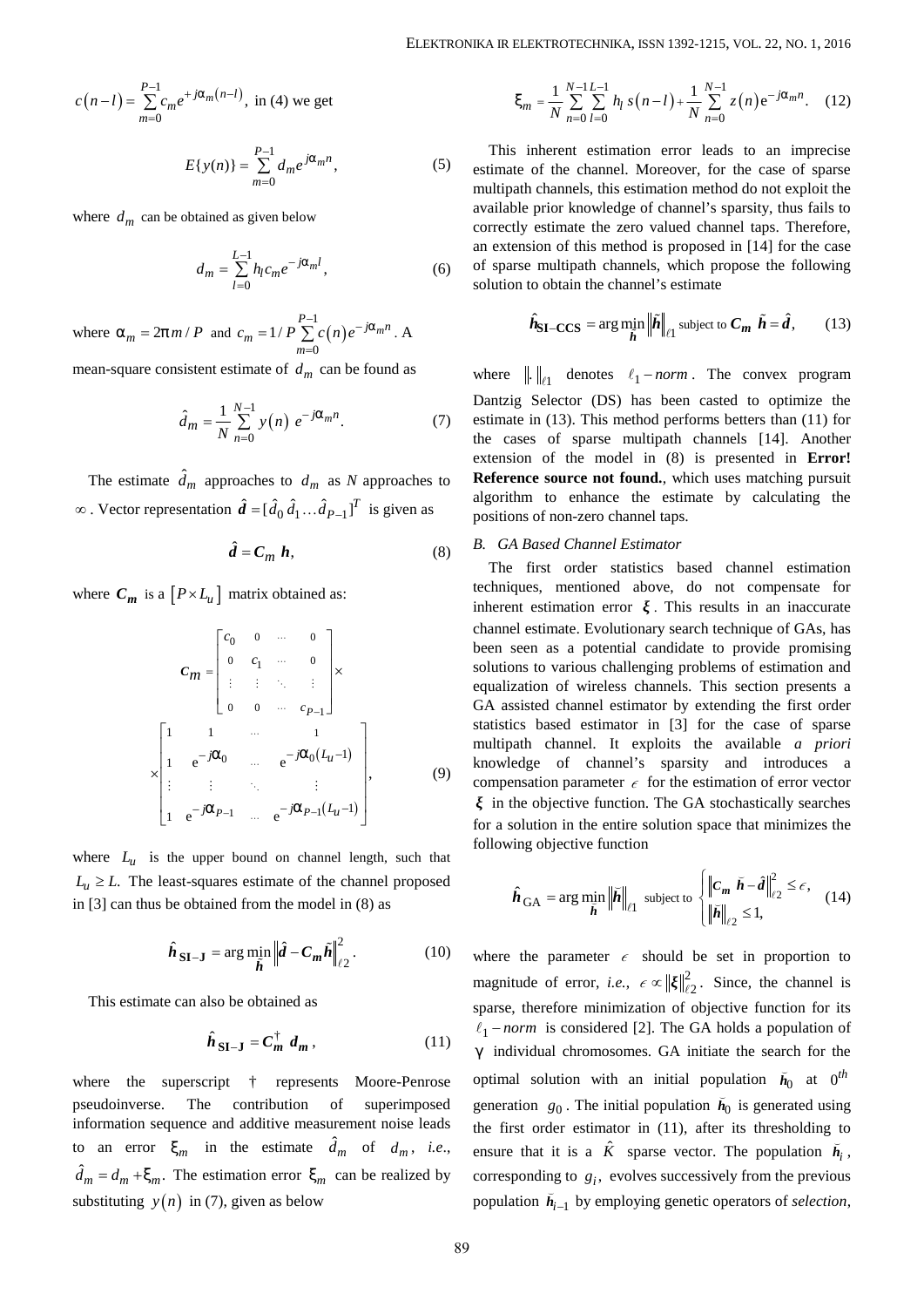*crossover*, and *mutation*. First the chromosomes of  $\bar{h}_{i-1}$  are evaluated and sorted based upon the objective function in (14). In the *selection* process, better performing chromosomes are selected based upon stochastic uniform sampling method. Selected chromosome with lowest score passes off "as it is" to the next generation. While the remaining selected chromosomes either undergo *crossover* or *mutation* to generate  $\vec{h}_i$ . In *crossover*, pairs of defined as the ratio between power of informatio chromosomes are randomly combined to produce new and measurement additive noise, SNR =  $\frac{1}{s}$ / $\frac{2}{v}$ . chromosomes are randomly combined to produce new chromosomes, while *mutation* involves making random changes to individual chromosomes. *Mutation* also avoids premature convergence to a suboptimal solution. Now, GA replaces  $\tilde{h}_{i-1}$  with  $\tilde{h}_i$ . The process continues iteratively, till GA terminates at the pre-set maximum limit on generations<br>or if the average change in objective function's fitness value at successive generations is less than a pre-set value  $y = \frac{12}{5}$ <br>Finally, the individual chromoso or if the average change in objective function's fitness value at successive generations is less than a pre-set value  $y = \frac{13}{24}$  -13 Finally, the individual chromosomes corresponding to the  $\frac{Q}{Z}$ lowest value of objective function together is the determined estimate of the sparse multipath channel  $\hat{h}_{\text{GA}}$ .

## *C. Equalizer*

Equalizer<br>A linear equalizer followed by a hard decision mapper is used to obtain estimate of the information sequence  $\hat{s}$ , as  $\qquad \qquad ^{a)}$ illustrated in Fig. 1. The symbol  $\otimes$  denotes convolution operation. The equalizer is fed with the regulated received sequence **y**, which is obtained after removing the contribution of pilot sequence *c*, given as under generations is less than a pre-set value y.  $\frac{12}{52}$  -13<br>
Individual chromosomes corresponding to the  $\frac{12}{52}$  -13<br>
ondividual chromosomes corresponding to the  $\frac{1}{2}$ <br>
sparse multipath channel  $\hat{h}_{GA}$ . -15<br>
ual and the set of the space value of observed the set of the space multipath channel  $\hat{h}_{GA}$ .<br> *R salizer*<br>
cear equalizer followed by a hard decision mapper<br>
obtain estimate of the information sequence  $\hat{s}$ ,<br>
red in F Solution that the set of the information of the trip of the information<br>
or followed by a hard decision mapper is<br>  $\hat{\mathbf{r}}$  and  $\hat{\mathbf{r}}$  of the information sequence  $\hat{\mathbf{s}}$ , as<br>
1. The symbol  $\otimes$  denotes convoluti ear equalizer followed by a hard decision map<br>
obtain estimate of the information sequence<br>
ed in Fig. 1. The symbol  $\otimes$  denotes convo<br>
on. The equalizer is fed with the regulated rec<br>  $\tilde{y}$ , which is obtained after qualizer followed by a hard decision mapper is<br>
in estimate of the information sequence  $\hat{s}$ , as<br> *h* Fig. 1. The symbol  $\otimes$  denotes convolution<br>
be equalizer is fed with the regulated received NCP.<br> *j*, which is obt

$$
\tilde{y} = y - C\hat{h}.\tag{15}
$$

The block representation of the obtained estimate of  $\frac{2}{3}$ -10<sup>6</sup><br>formation sequence  $\hat{s}$  is given as below  $\frac{32}{5}$ -11<sup>6</sup> information sequence  $\hat{s}$  is given as below

$$
\hat{\mathbf{s}} = \mathbf{R}_{\mathbf{s}} \; \hat{\mathbf{H}}^T \left[ \hat{\mathbf{H}} \, \mathbf{R}_{\mathbf{s}} \; \hat{\mathbf{H}}^T + \mathbf{R}_{\mathbf{v}} \right]^{-1} \tilde{\mathbf{y}}, \tag{16}
$$

where  $\mathbf{R}_s = \begin{bmatrix} 2 \\ s \end{bmatrix}$ ,  $\mathbf{R}_v = \begin{bmatrix} 2 \\ v \end{bmatrix}$ , and  $\hat{\mathbf{H}}$  is a [N × N] Toeplitz <sub>-14</sub> matrix structured as shown below

, 0 0 0 ˆ 0 0 *0 1 L 0 1 L h h h H* (17) 1 ˆ ˆ 0, ( ) 0, 1 ˆ ˆ ( ) , other *v T T y y h h N*

Estimate of noise power  $\int_{v}^{2}$  is obtained as

$$
\mathbf{t}_{\nu}^{2} > \begin{cases} 0, & \left[\frac{1}{N}(\tilde{\mathbf{y}}^{T}\tilde{\mathbf{y}}) - \hat{h}^{T}\hat{h}\right] < 0, & \text{if } \\ \frac{1}{N}(\tilde{\mathbf{y}}^{T}\tilde{\mathbf{y}}) - \hat{h}^{T}\hat{h} & \text{, otherwise.} \end{cases}
$$
 (18)  $\mathbf{t}_{\text{old}}$ 

# *D. Performance Metrics*

Normalized Channel Mean Square Error (NCMSE) and Bit Error Rate (BER) are used as performance metrics. The

 $\tilde{h}_{i-1}$  are NCMSE is defined as under

EXTROTECHNIKA, ISSN 1392-1215, VOL. 22, NO. 1, 2016

\nis defined as under

\n
$$
NCMSE = \left[ \sum_{l=0}^{L-1} \left\| h_l \right\|^2 \right]^{-1} \times \left[ \sum_{l=0}^{L-1} \left\| h_l - \hat{h}_l \right\|^2 \right]. \qquad (19)
$$
\nICME and BER performance of the system is

\nl against Signal-to-Noise-Ratio (SNR). The SNR is

\nis the ratio between power of information sequence

ISSN 1392-1215, VOL. 22, NO. 1, 2016<br> *i*<br> *l*  $\left\| \mu \right\|^2$   $\times \left[ \sum_{l=0}^{L-1} \left\| h_l - \hat{h}_l \right\|^2 \right]$ . (19)<br> **performance of the system is**<br> **-Noise-Ratio (SNR). The SNR is**<br> **en power of information sequence**  $|h_l|^2$   $\left| \int_{-l}^{2l} \times \left[ \sum_{l=0}^{L-1} ||h_l - \hat{h}_l||^2 \right] \right]$ . (19)<br> *h* performance of the system is<br> *h* performance of the system is<br>
to-Noise-Ratio (SNR). The SNR is<br>
teen power of information sequence<br>
enoise. SNR =  $\frac$ NIKA, ISSN 1392-1215, VOL. 22, NO. 1, 2016<br>
s under<br>  $\left[\sum_{l=0}^{L-1} ||h_l||^2\right]^{-1} \times \left[\sum_{l=0}^{L-1} ||h_l - \hat{h}_l||^2\right].$  (19)<br>
BER performance of the system is<br>
gnal-to-Noise-Ratio (SNR). The SNR is<br>
between power of information The NCME and BER performance of the system is measured against Signal-to-Noise-Ratio (SNR). The SNR is defined as the ratio between power of information sequence



Fig. 2. Performance Comparison of Proposed GA based Technique with techniques by Jitendra *et al.* in [6] and SI-CCS Nawaz *et al.* in [13]: a) NCMSE vs SNR; b) BER *vs* SNR. (*N* = 600, *Monte* = 1000 runs, *L* = 10, *K*  $= 3, P = 15, \gamma = 20, \text{ and } = 0.7$ .



*T*Fig. 3. NCMSE performance of proposed GA based technique: a) Effect of  $\left|\hat{h}_0 \quad \hat{h}_1 \quad \cdots \quad \hat{h}_r \quad 0 \quad 0 \quad \cdots \quad 0 \right|^2$  population size *γ* on NCMSE w.r.t. SNR; b) Effect of channel's sparsity on NOMSE w.r.t. SNR. (*N* = 600, *Monte* = 1000 runs, *L* = 10, *K* = 3, *P* = 15,  $h_L$  0  $\cdots$  0  $(17)$   $y = 20$ , and  $\beta = 0.7$ )

#### III. RESULTS AND DISCUSSION

*h*<sup>0</sup> *R<sub>v</sub>*  $\begin{bmatrix} \tilde{y}, & (16) & \frac{-12}{3} \\ \frac{13}{3} & -\frac{13}{3} \\ \frac{1}{3} & \frac{1}{3} \end{bmatrix}$ <br>  $\tilde{t}$  is a [*N*×*N*] Toeplitz<br>  $0 \cdots 0$ <br>  $0 \cdots 0$ <br>  $\begin{bmatrix} 17 \\ 17 \end{bmatrix}$ ,  $(17)$ <br>  $\begin{bmatrix} 17 \\ 17 \end{bmatrix}$ <br>  $\begin{bmatrix} 17 \\ 17 \end{bmatrix}$ <br>  $\begin{bmatrix} 17 \\$ the obtained estimate of  $\frac{2}{3}$ <br> *y y*  $\left(16\right)$ <br> *y*  $\frac{1}{2}$ <br> *y*  $\left(16\right)$ <br> *y*  $\frac{1}{2}$ <br> *y*  $\left(16\right)$ <br> *y*  $\frac{1}{2}$ <br> *y*  $\frac{1}{2}$ <br> *y*  $\left(16\right)$ <br> *y*  $\frac{1}{2}$ <br> *y*  $\frac{1}{2}$ <br> *y*  $\frac{1}{2}$ <br> *y*  $\frac{1}{2}$  $\begin{bmatrix} N \end{bmatrix}$  (18) Position of non-zero taps of channel are taken from uniform EVERY 11 FOR THE SERVER CONSET (18) This section of the method of the performance of properties (18) The CONSET of the Server (NCMSE) and performance of the performance of the server than the server of the server of the s **R<sub>s</sub>**  $\hat{H}^T$   $[\hat{H} \hat{R}, \hat{H}^T + R_y]$   $[\hat{y},$ <br>  $R_y = \Gamma_y^2 I$ , and  $\hat{H}$  is a [N×N] Toeplitz<br>
as shown below<br>  $\hat{h}_1$  ...  $\hat{h}_L$  0 0 ...  $0$   $\begin{pmatrix} T & H_{12} & 3.13.20 & 13.20 \\ 0 & 5 & 80.001 & 13 & 20 \\ 0 & 0 & 0 & 0 \end{pmatrix}$ <br>  $[\$ from performed computer simulations for NCMSE and BER performance of proposed GA based technique. A frequency selective and time-invariant sparse channel is generated for simulations. Independent realization of channel is generated for each Monte Carlo run for a certain fixed sparsity *K/L*. distribution and path gains of non-zero channel taps are taken from zero mean Gaussian distribution with same variance for each tap. Performance comparison of proposed GA based technique with first order statistics based techniques in [3] and [14] is presented in Fig. 2, for NCMSE and BER against SNR in (a) and (b), respectively. The